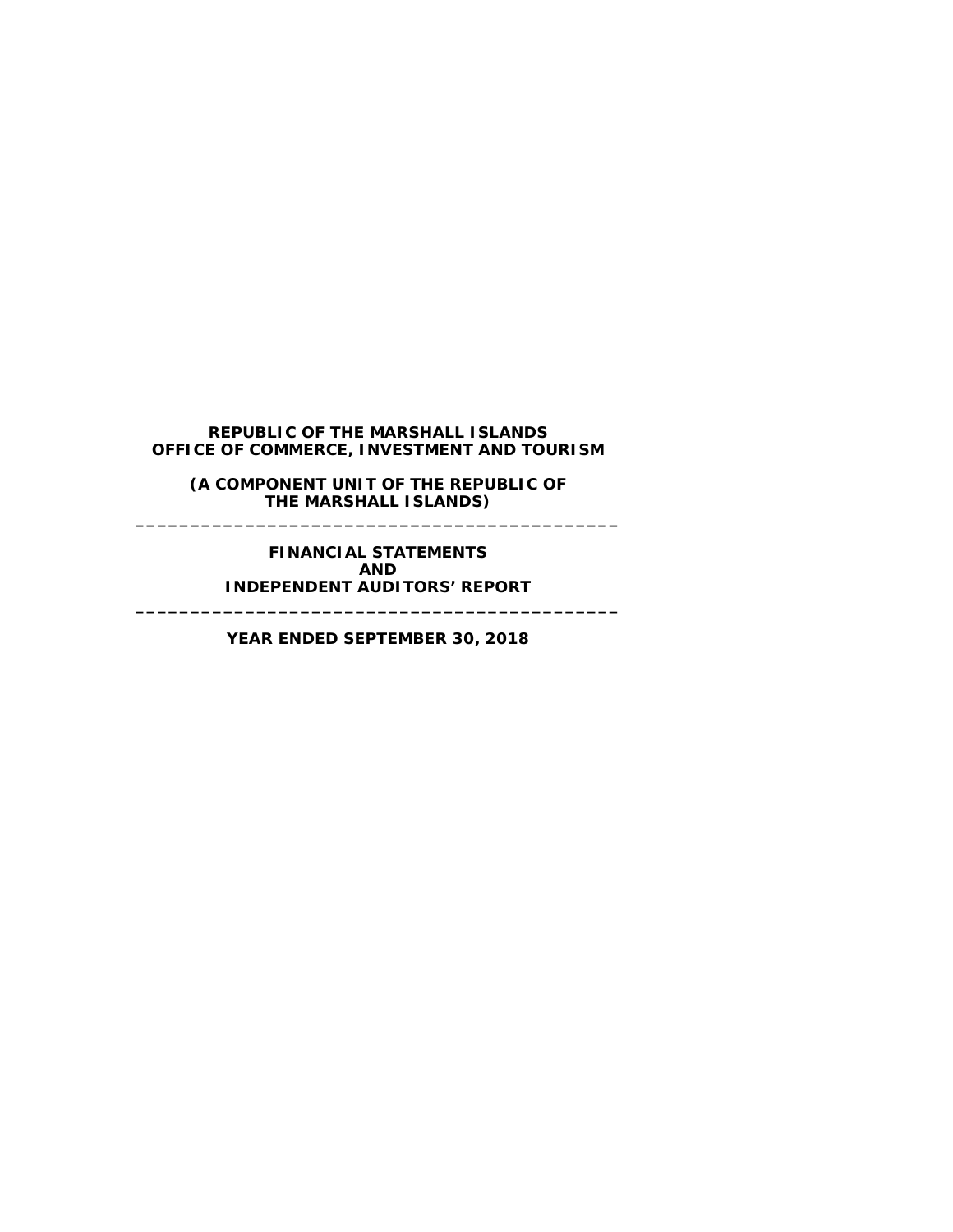Year Ended September 30, 2018

Table of Contents

|      |                                                                                                                                                                                            | Page No. |
|------|--------------------------------------------------------------------------------------------------------------------------------------------------------------------------------------------|----------|
| L.   | INDEPENDENT AUDITORS' REPORT                                                                                                                                                               | 1        |
| П.   | MANAGEMENT'S DISCUSSION AND ANALYSIS                                                                                                                                                       | 3        |
| III. | FINANCIAL STATEMENTS:                                                                                                                                                                      |          |
|      | Statement of Net Position                                                                                                                                                                  | 7        |
|      | Statement of Revenues, Expenses and Changes in Net Position                                                                                                                                | 8        |
|      | <b>Statement of Cash Flows</b>                                                                                                                                                             | 9        |
|      | Notes to Financial Statements                                                                                                                                                              | 10       |
| IV.  | INDEPENDENT AUDITORS' REPORT ON COMPLIANCE WITH<br><b>LAWS AND REGULATIONS</b>                                                                                                             |          |
|      | Independent Auditors' Report on Internal Control Over Financial<br>Reporting and on Compliance and Other Matters Based on an<br>Audit of Financial Statements Performed in Accordance With | 16       |
|      | Government Auditing Standards                                                                                                                                                              |          |
|      | Unresolved Prior Year Findings                                                                                                                                                             | 18       |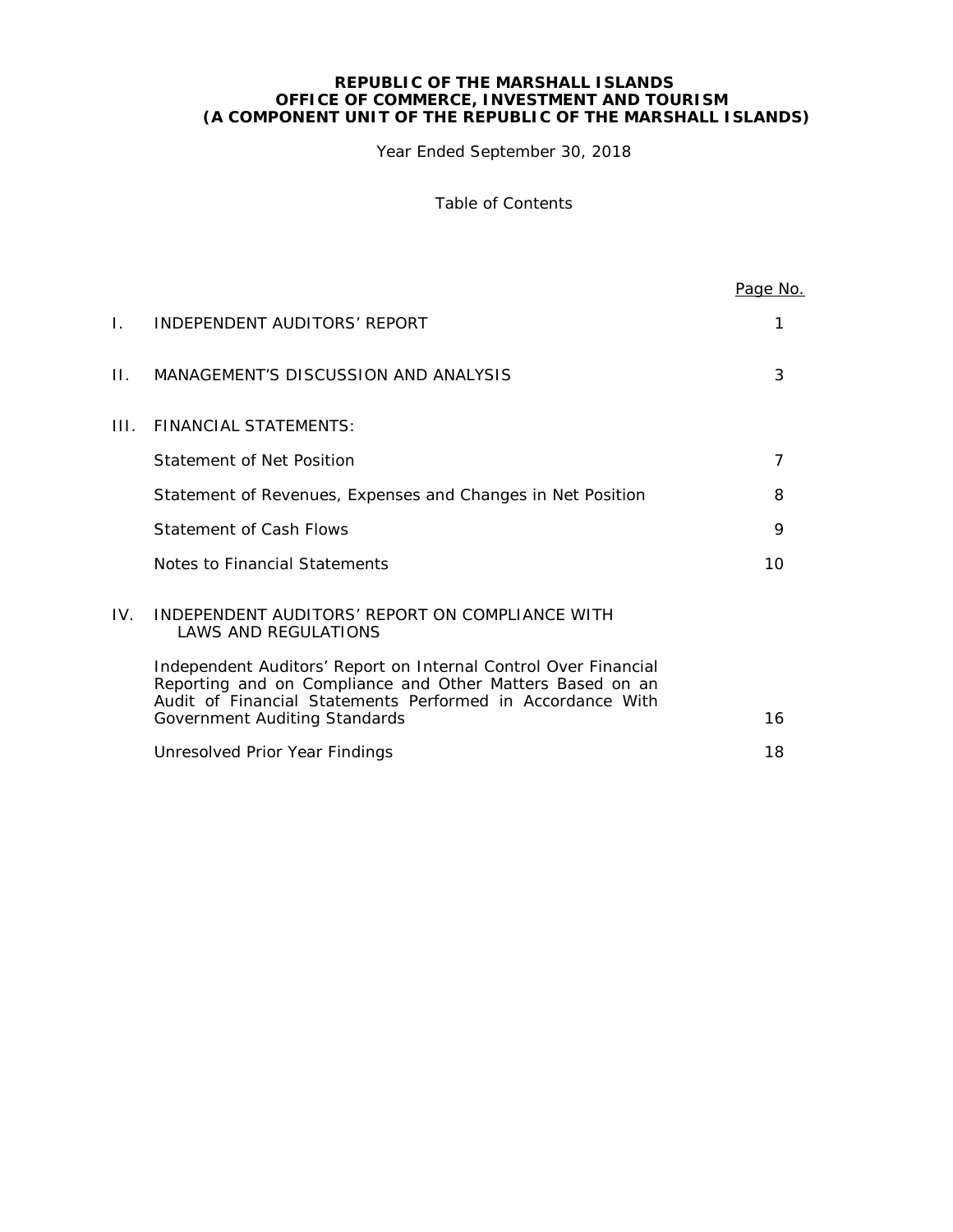# Deloitte.

Deloitte & Touche LLP 361 South Marine Corps Drive Tamuning, GU 96913-3973 USA

Tel: +1 (671) 646-3884 Fax: +1 (671) 649-4265

www.deloitte.com

#### **INDEPENDENT AUDITORS' REPORT**

Board of Directors Republic of the Marshall Islands Office of Commerce, Investment and Tourism:

#### **Report on the Financial Statements**

We have audited the accompanying financial statements of the Republic of the Marshall Islands Office of Commerce, Investment and Tourism (OCIT), a component unit of the Republic of the Marshall Islands, which comprise the statement of net position as of September 30, 2018 and the related statements of revenues, expenses and changes in net position and of cash flows for the year then ended, and the related notes to the financial statements.

#### *Management's Responsibility for the Financial Statements*

Management is responsible for the preparation and fair presentation of these financial statements in accordance with accounting principles generally accepted in the United States of America; this includes the design, implementation, and maintenance of internal control relevant to the preparation and fair presentation of financial statements that are free from material misstatement, whether due to fraud or error.

#### *Auditors' Responsibility*

Our responsibility is to express an opinion on these financial statements based on our audit. We conducted our audit in accordance with auditing standards generally accepted in the United States of America and the standards applicable to financial audits contained in *Government Auditing Standards,* issued by the Comptroller General of the United States. Those standards require that we plan and perform the audit to obtain reasonable assurance about whether the financial statements are free from material misstatement.

An audit involves performing procedures to obtain audit evidence about the amounts and disclosures in the financial statements. The procedures selected depend on the auditor's judgment, including the assessment of the risks of material misstatement of the financial statements, whether due to fraud or error. In making those risk assessments, the auditor considers internal control relevant to the entity's preparation and fair presentation of the financial statements in order to design audit procedures that are appropriate in the circumstances, but not for the purpose of expressing an opinion on the effectiveness of the entity's internal control. Accordingly, we express no such opinion. An audit also includes evaluating the appropriateness of accounting policies used and the reasonableness of significant accounting estimates made by management, as well as evaluating the overall presentation of the financial statements.

We believe that the audit evidence we have obtained is sufficient and appropriate to provide a basis for our audit opinion.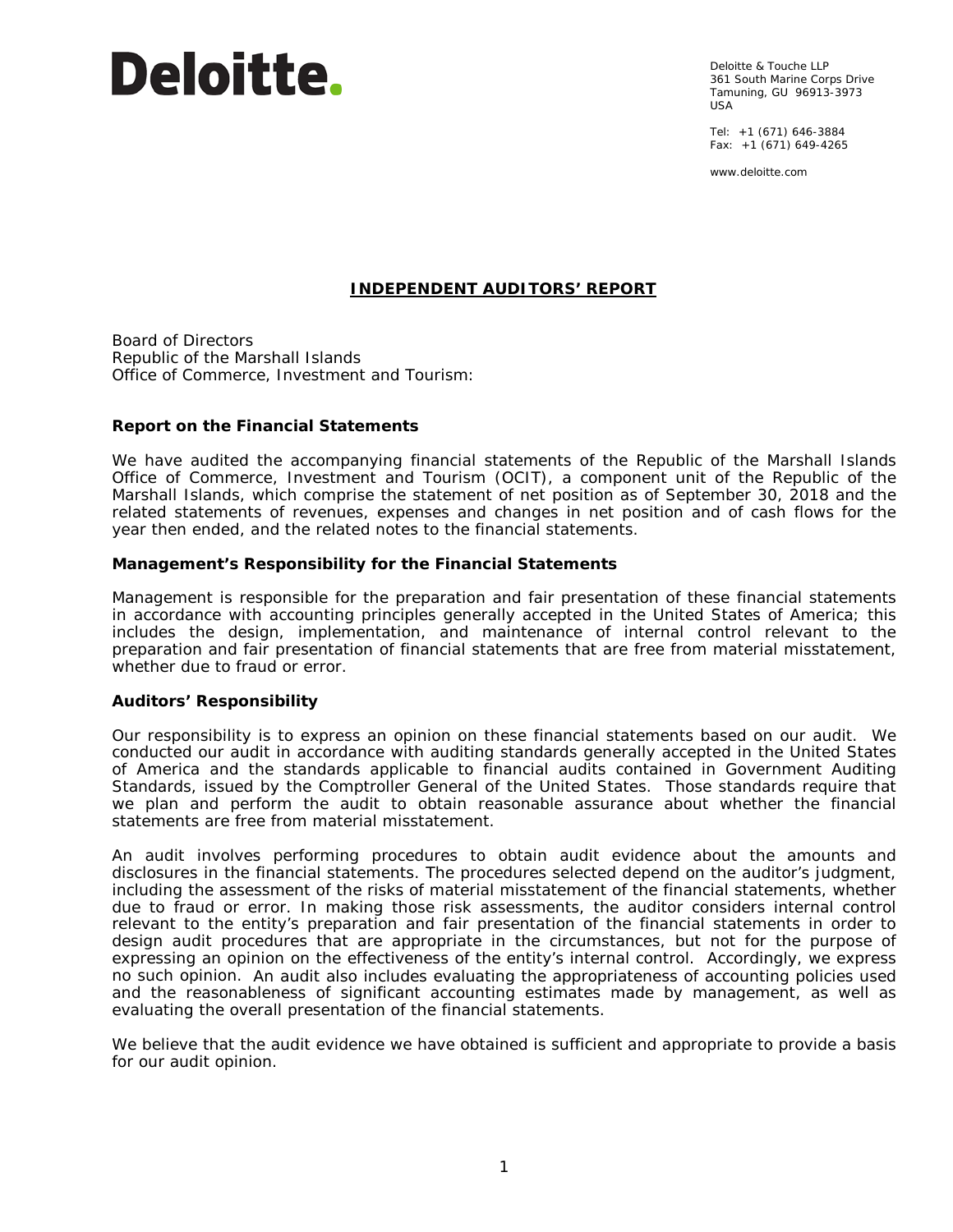# Deloitte.

#### *Opinion*

In our opinion, the financial statements referred to above present fairly, in all material respects, the financial position of OCIT as of September 30, 2018 and the changes in its financial position and its cash flows for the year then ended in accordance with accounting principles generally accepted in the United States of America.

#### **Emphasis-of-Matter**

#### *Restatement*

As discussed in note 6 to the financial statements, the beginning net position has been restated to reflect a government merger. Our opinion is not modified with respect to this matter.

#### *Other Matters*

#### *Required Supplementary Information*

Accounting principles generally accepted in the United States of America require that the Management's Discussion and Analysis on pages 3 through 6 be presented to supplement the financial statements. Such information, although not a part of the financial statements, is required by the Governmental Accounting Standards Board who considers it to be an essential part of financial reporting for placing the financial statements in an appropriate operational, economic, or historical context. We have applied certain limited procedures to the required supplementary information in accordance with auditing standards generally accepted in the United States of America, which consisted of inquiries of management about the methods of preparing the information and comparing the information for consistency with management's responses to our inquiries, the financial statements, and other knowledge we obtained during our audit of the financial statements. We do not express an opinion or provide any assurance on the information because the limited procedures do not provide us with sufficient evidence to express an opinion or provide any assurance.

#### **Other Reporting Required by** *Government Auditing Standards*

In accordance with *Government Auditing Standards*, we have also issued our report dated March 4, 2019, on our consideration of OCIT's internal control over financial reporting and on our tests of its compliance with certain provisions of laws, regulations, contracts, and grant agreements and other matters. The purpose of that report is solely to describe the scope of our testing of internal control over financial reporting and compliance and the results of that testing, and not to provide an opinion on the effectiveness of OCIT's internal control over financial reporting or on compliance. That report is an integral part of an audit performed in accordance with *Government Auditing Standards* in considering OCIT's internal control over financial reporting and compliance.

lot Nach

March 4, 2019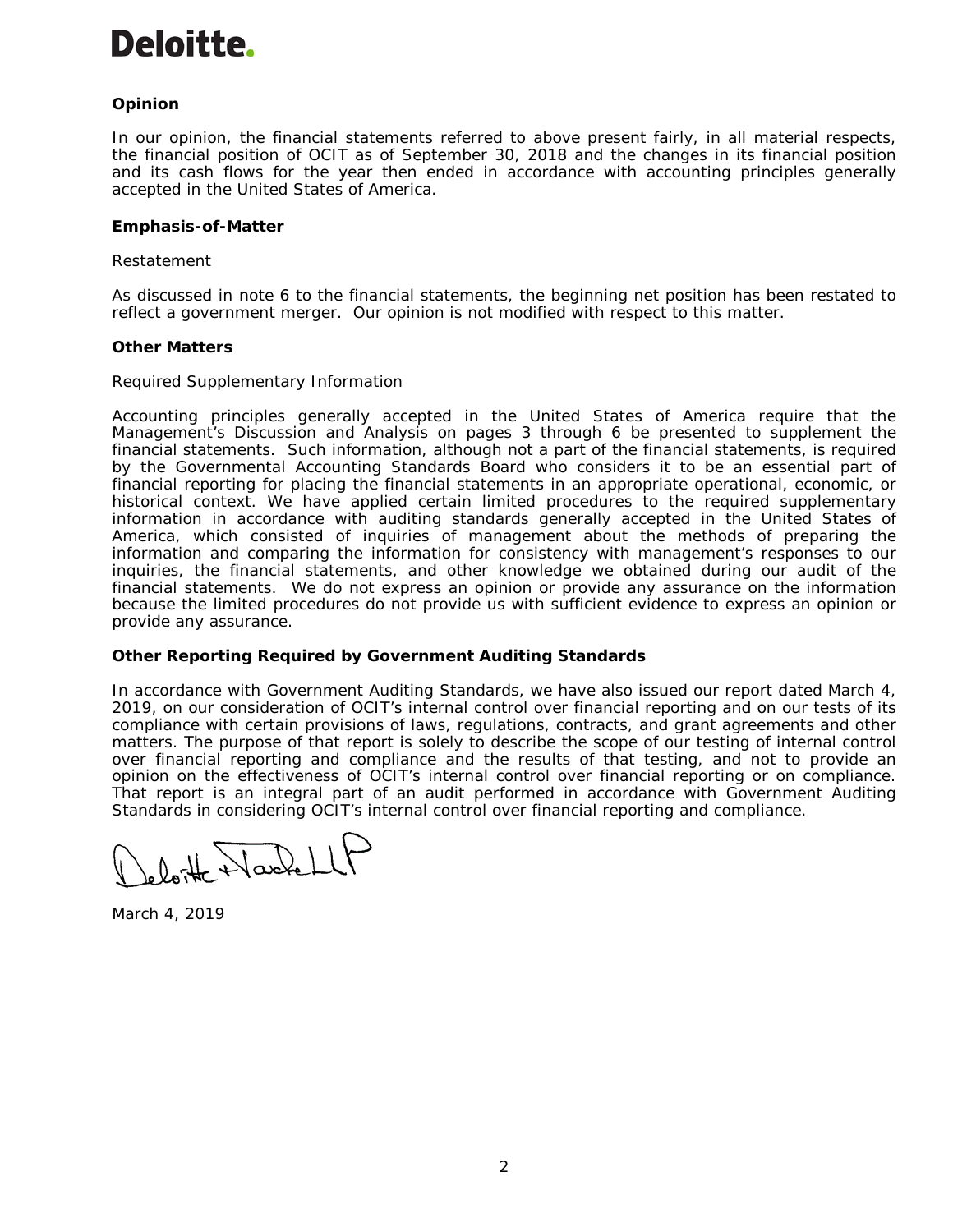Management's Discussion and Analysis Year Ended September 30, 2018

This section of the Republic of the Marshall Islands (RMI) Office of Commerce, Investment and Tourism annual financial report presents our discussion and analysis of OCIT's financial performance during the fiscal year that ended September 30, 2018. This section is to be read in conjunction with the financial statements that follow this section and the accompanying notes to our financial statements in this report.

#### **OCIT Functions**

OCIT has wide-ranging functions and powers designed to make it a catalyst for economic and social development. Its primary function is to "… develop and implement social and economic development programs and projects…for the betterment of the economic and social conditions of the inhabitants of the Republic."

In March 2018, the Marshall Islands Visitor's Authority combined with the RMI Office of Commerce and Investment, renaming the organization the RMI Office of Commerce, Investment and Tourism (OCIT). Its functions now combine the roles of a tourism agency, investment promotion agency, a government investment corporation - i.e. to encourage and develop tourism and investments and to operate business enterprises on behalf of the RMI government. It is empowered to perform its functions alone or in conjunction with other government agencies and private enterprises.

#### **Financial Highlights**

This section of the OCIT annual financial report presents our discussion and analysis of OCIT's financial performance for the fiscal year ending September 30, 2018. Please read it and verify any clarification to the financial statements, which follow this section. The below table summarizes the financial condition and operations of OCIT for fiscal years 2018 and 2017.

#### **Statement of Net Position Analysis:**

OCIT has been in operation for over four years and continues to set out to achieve its mission of being a catalyst for economic and social development. In order to achieve this, it has to attract potential foreign direct investments as well as boost local economic growth by assisting local investors to expand and reinvest in the country and further encourage and develop tourism. With the MIVA merger earlier this year, both operational costs and RepMar subsidy have increased. A summary of the movements in OCIT's statement of net position is as follows:

|                                                                   | 2018                    |    | 2017<br>(Restated) | %<br>Change<br>2018-2017 |
|-------------------------------------------------------------------|-------------------------|----|--------------------|--------------------------|
| Current and other assets<br>Capital assets                        | \$<br>121,020<br>62,900 | S  | 142,960<br>15,604  | $(15)$ %<br>303%         |
| <b>Total assets</b>                                               | 183,920                 |    | 158,564            | 16%                      |
| <b>Other liabilities</b>                                          | 104,307                 |    | 133,288            | $(22)$ %                 |
| Net position:<br>Net investment in capital assets<br>Unrestricted | 62,900<br>16,713        |    | 15,604<br>9,672    | 303%<br>73%              |
| <b>Total net position</b>                                         | \$<br>79,613            | \$ | 25,276             | 215%                     |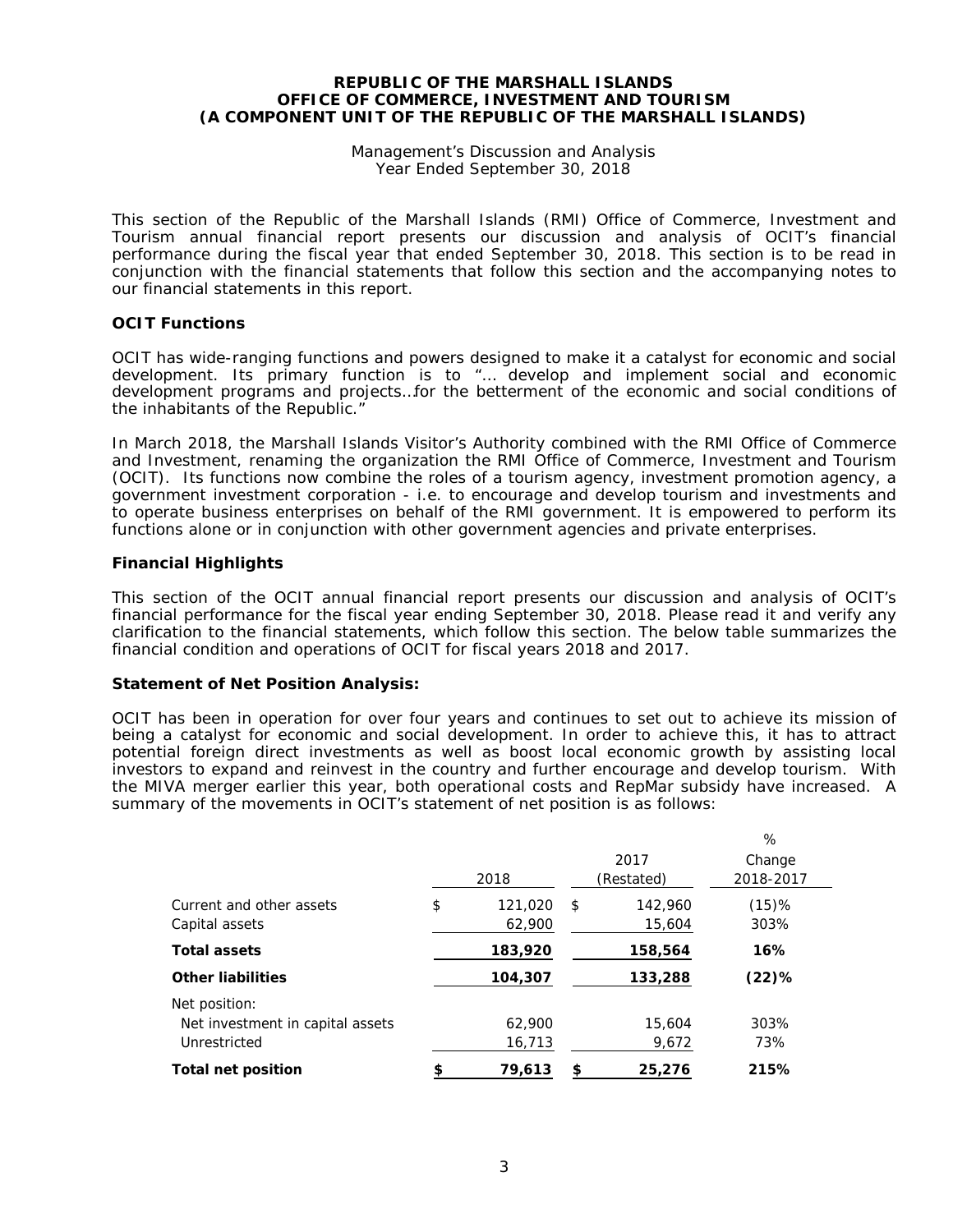#### Management's Discussion and Analysis Year Ended September 30, 2018

Net investment in capital assets increased from \$15,604 to \$62,900, which is a 303% increase from prior year due to acquisition of capital additions required for new staff and the purchase of an office vehicle. Current and other assets decreased by 15% due to a reduction in receivable balances of \$37,063 offset by an increase in cash balances of \$19,044. The decrease in receivable balances was due to a reduction in receivables due from RepMar for Nitijela appropriations and hotel taxes. The increase in cash balances was mainly due to the merger with MIVA since the operational budget of MIVA was transferred to OCIT plus the increase of subsidy from RepMar. Other liabilities decreased by 22% due to a reduction in payable to affiliates of \$54,360 offset by an increase in accounts payable of \$25,379. The decrease in payable to affiliates was due to a decrease in payables to MISSA and RepMar. As a result of the above, total liabilities and net position increased by 16%.

#### **Statement of Revenues, Expenses, and Changes in Net Position Analysis:**

For the year ended September 30, 2018, OCIT made an operating surplus of \$54,337, a 26% decrease from prior year, giving a net position of \$79,613 at year end (215% increase). This was mainly due to the increase in RepMar subsidy while operating expenses increased by 7%. The increase in operating expenses is from almost all line item categories, except advertising, rent, depreciation, tourism and environmental awareness expenses. Salaries and wages increased by 4% due to the additional staff. Travel expenses increased by 1% mainly due to increase in travel by staff during the year. Professional fees increased by 166% due to consultancy fees needed to develop the OCIT 3-year business plan. A summary of the movement in the various statement of revenues, expenses and net position over 2018 and 2017 are as follows:

|                                 |               |               | %         |
|---------------------------------|---------------|---------------|-----------|
|                                 |               | 2017          | Change    |
|                                 | 2018          | (Restated)    | 2018-2017 |
| Revenues:                       |               |               |           |
| Nitijela appropriations         | \$<br>920,994 | \$<br>829,685 | 11%       |
| Other revenues                  | 14,189        | 66,764        | (79)%     |
| <b>Total revenues</b>           | 935,183       | 896,449       | 4%        |
| Expenses:                       |               |               |           |
| Salaries and wages              | 470,877       | 453,191       | 4%        |
| Travel and per diem             | 122,078       | 120,758       | 1%        |
| Professional/contractual fees   | 74,775        | 28,125        | 166%      |
| Other                           | 213,116       | 221,284       | $(4)$ %   |
| <b>Total expenses</b>           | 880,846       | 823,358       | 7%        |
| Change in net position          | 54,337        | 73,091        | $(26)\%$  |
| Net position, beginning of year | 25,276        | (47, 815)     | $(153)$ % |
| Net position, end of year       | \$<br>79,613  | \$<br>25,276  | 215%      |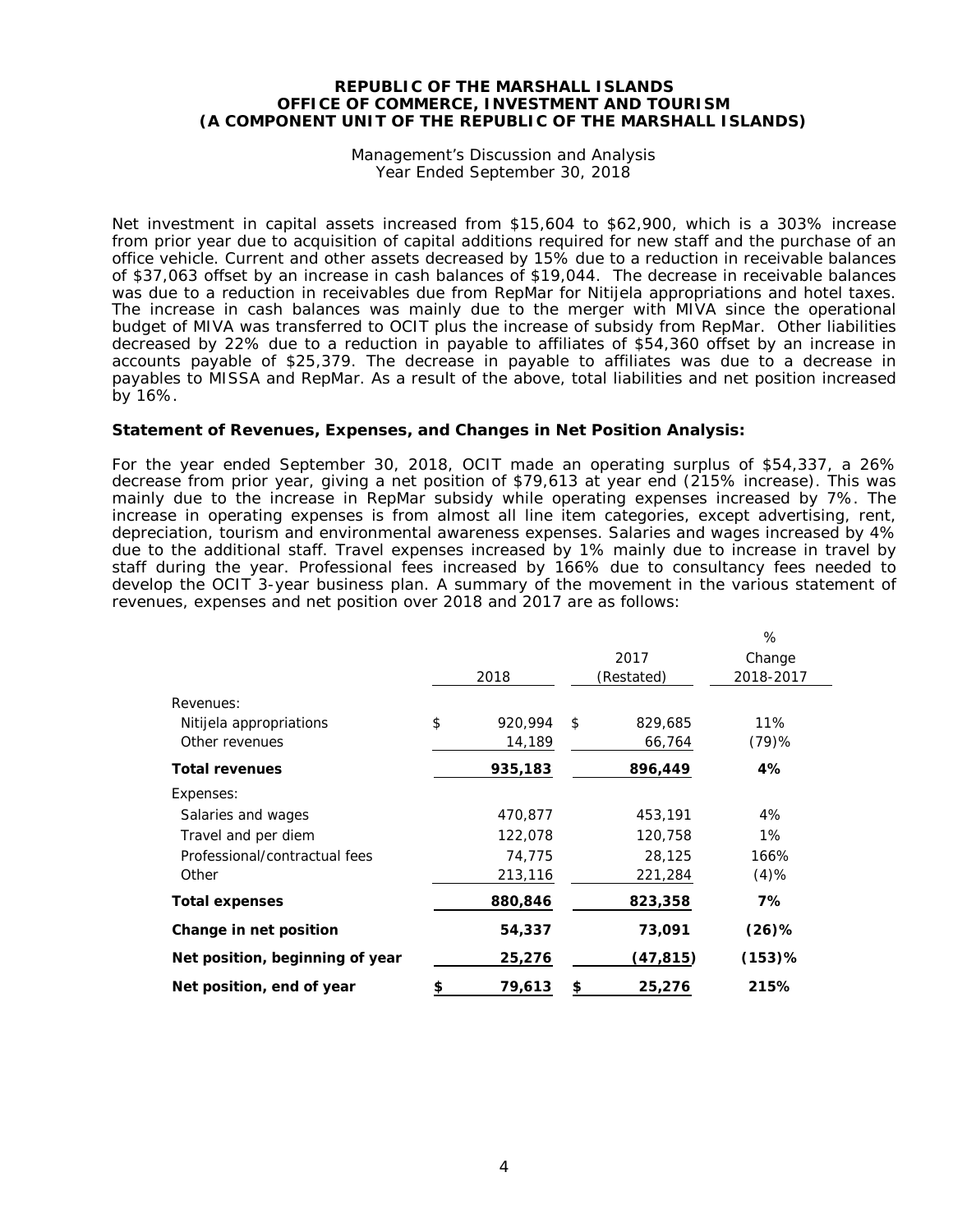Management's Discussion and Analysis Year Ended September 30, 2018

 $\sim$ 

A summary of OCIT's other expenses is as follows:

|                              |               |               | $\%$      |  |
|------------------------------|---------------|---------------|-----------|--|
|                              |               | 2017          | Change    |  |
|                              | 2018          | (Restated)    | 2018-2017 |  |
| Other expenses:              |               |               |           |  |
| Advertising                  | \$<br>33,058  | \$<br>38,990  | $(15)$ %  |  |
| Rent                         | 31,546        | 38,550        | (18)%     |  |
| Office supplies              | 31,139        | 14,418        | 116%      |  |
| Utilities and communications | 23,790        | 19,965        | 19%       |  |
| Depreciation                 | 10,243        | 14,051        | (27)%     |  |
| Environmental awareness      | 1,730         | 14,572        | (88)%     |  |
| Other                        | 81,610        | 80,738        | 1%        |  |
| <b>Total expenses</b>        | \$<br>213,116 | \$<br>221,284 | (4)%      |  |

Despite the increase in responsibilities due to the SBDC-OCIT merger in 2017, and MIVA-OCIT merger in 2018, OCIT management was able to accomplish results and targets with the achievement of several key objectives especially in assisting SMEs to access capital financing from lending institutions for business startups and expansion of existing businesses. OCIT was also able to improve its management and control of its operating expenses, which resulted in a surplus at year end.

The summarized financial information presented above for 2017 has been restated to reflect the government merger between OCI and MIVA approved by the RepMar Cabinet, which was effective from October 1, 2017. Refer to note 6 to the financial statements for additional information relating to this government merger.

#### **Capital Assets**

Capital assets for OCIT in 2018 were \$62,900, compared to \$15,604 in 2017, which is a 303% increase from prior year due to new additions in terms of acquisition of a new vehicle and furniture and fixtures.

Below is a summary of OCIT's investment in capital assets as of 30 September, 2018 and 2017:

|                                          |                        |                        | %                   |
|------------------------------------------|------------------------|------------------------|---------------------|
|                                          | 2018                   | 2017                   | Change<br>2018-2017 |
| Motor vehicles<br>Furniture and fixtures | \$<br>32,350<br>49,132 | \$<br>27,000<br>14,043 | 20%<br>250%         |
| Less accumulated depreciation            | 81,482<br>(18, 582)    | 41,043<br>(25, 439)    | 99%<br>(27)%        |
|                                          | \$<br>62,900           | 15,604                 | 303%                |

Please refer to note 3 to the financial statements for additional information relating to OCIT's capital assets.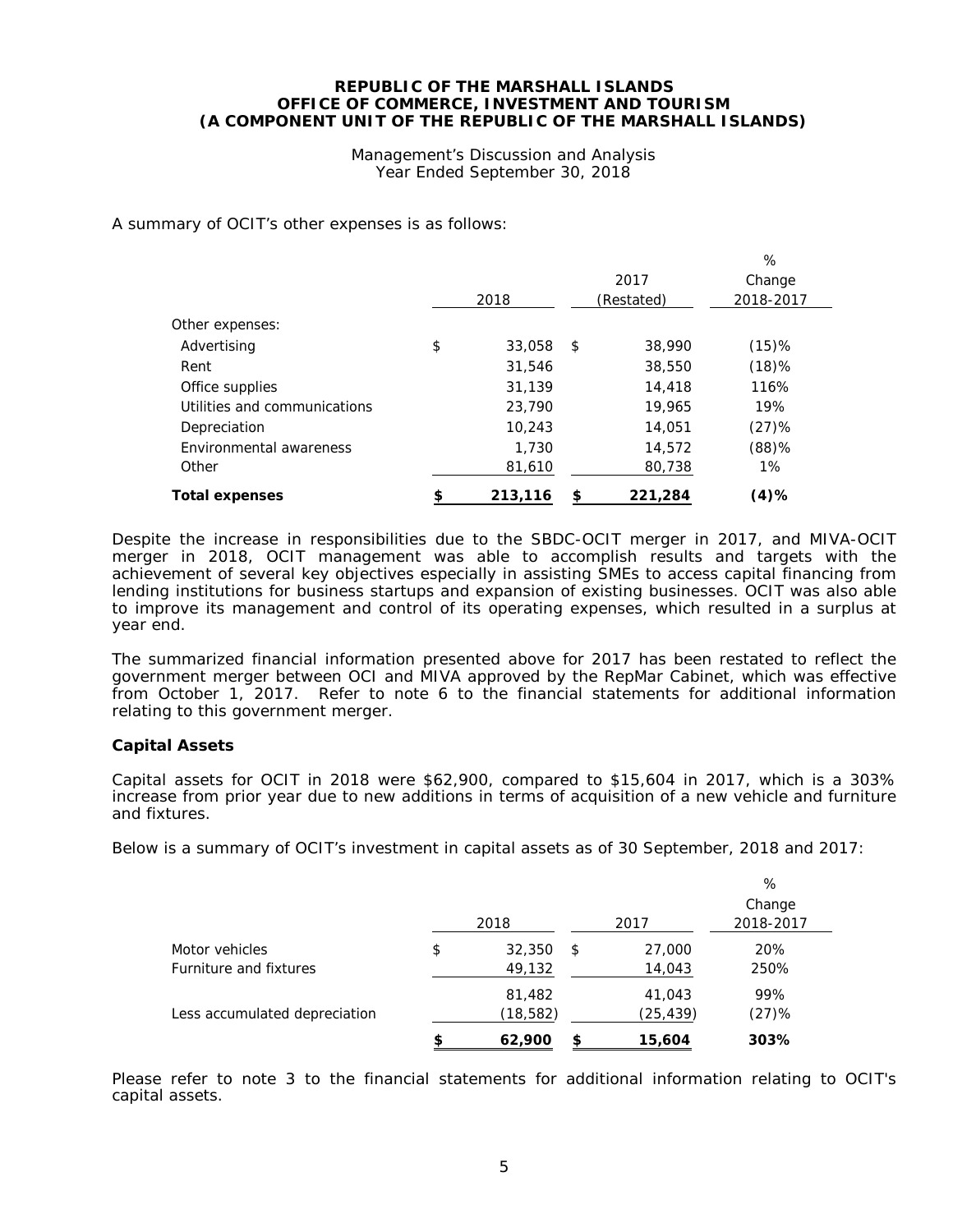Management's Discussion and Analysis Year Ended September 30, 2018

#### **Additional Financial Information**

This discussion and analysis is designed to provide an overview of OCIT's financial operations and financial condition. Should the reader have any questions regarding information included in this report or wish to request additional information, please contact the CEO of the Office of Commerce, Investment and Tourism at 625-4624 or in writing to P. O. Box 898, Majuro, Marshall Islands 96960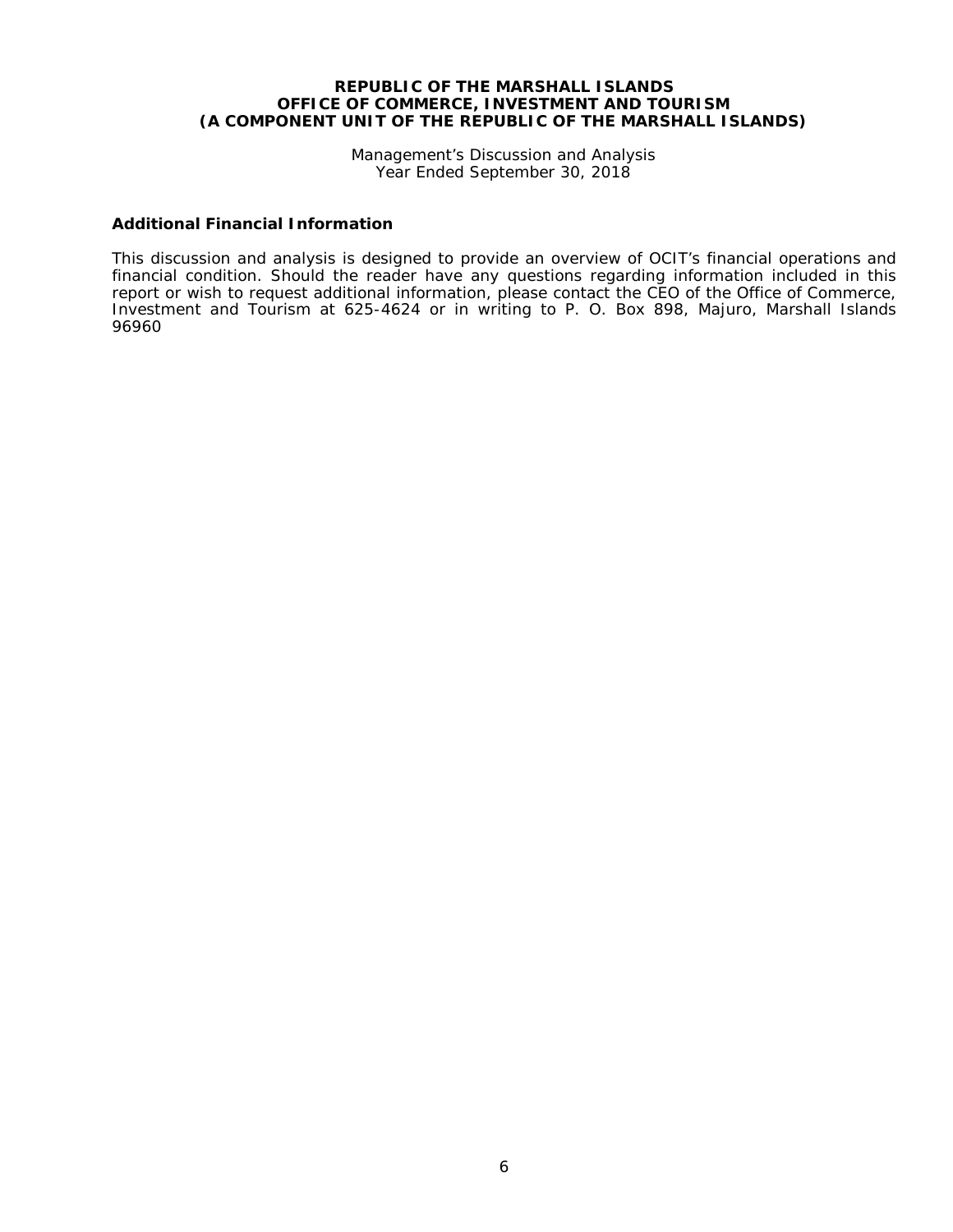Statement of Net Position September 30, 2018

#### **ASSETS**

| Current assets:                      |     |                  |
|--------------------------------------|-----|------------------|
| Cash                                 | \$  | 84,396           |
| Receivables:                         |     |                  |
| Hotel taxes<br>Other                 |     | 29,463<br>12,166 |
|                                      |     | 41,629           |
| Less allowance for doubtful accounts |     | (5,005)          |
| Total receivables, net               |     | 36,624           |
| Total current assets                 |     | 121,020          |
|                                      |     |                  |
| Capital assets, net                  |     | 62,900           |
|                                      | \$. | 183,920          |
|                                      |     |                  |
| <b>LIABILITIES AND NET POSITION</b>  |     |                  |
| Liabilities:                         |     |                  |
| Payable to affiliate                 | \$  | 70,185           |
| Other liabilities and accrual        |     | 34,122           |
| <b>Total liabilities</b>             |     | 104,307          |
|                                      |     |                  |
| Net position:                        |     |                  |
| Net investment in capital assets     |     | 62,900           |
| Unrestricted                         |     | 16,713           |
| Total net position                   |     | 79,613           |
|                                      |     | 183,920          |
|                                      |     |                  |

See accompanying notes to financial statements.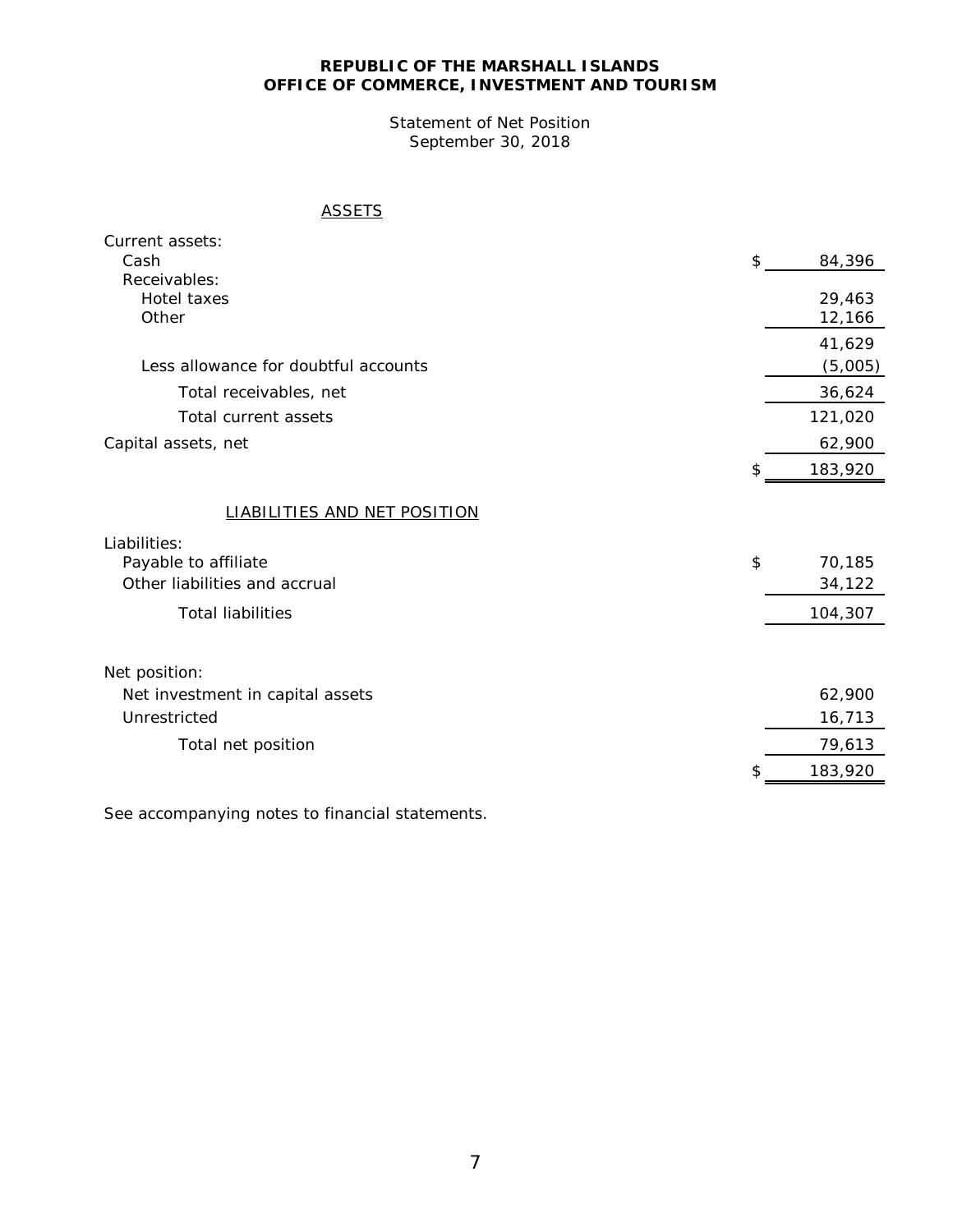#### Statement of Revenues, Expenses, and Changes in Net Position Year Ended September 30, 2018

| Operating revenues:                                       |               |
|-----------------------------------------------------------|---------------|
| Nitijela appropriation                                    | \$<br>920,994 |
| Hotel taxes                                               | 10,630        |
| Other                                                     | 6,129         |
| Total operating revenues                                  | 937,753       |
| Bad debt expense                                          | (2,570)       |
| Net operating revenues                                    | 935,183       |
| Operating expenses:                                       |               |
| Salaries, wages and employee benefits                     | 470,877       |
| Travel and per diem                                       | 122,078       |
| Professional/contractual fees                             | 74,775        |
| Advertising                                               | 33,058        |
| Rent                                                      | 31,546        |
| Office supplies                                           | 31,139        |
| Utilities and communications                              | 23,790        |
| Subscriptions and dues                                    | 11,320        |
| Depreciation                                              | 10,243        |
| Training                                                  | 7,810         |
| POL                                                       | 4,531         |
| Tourism and environmental awareness                       | 1,730         |
| Miscellaneous                                             | 57,949        |
| Total operating expenses                                  | 880,846       |
| Change in net position                                    | 54,337        |
| Net position at beginning of year, as previously reported | 22,193        |
| Government merger (note 6)                                | 3,083         |
| Net position at beginning of year, as restated            | 25,276        |
| Net position at end of year                               | 79,613        |
|                                                           |               |

See accompanying notes to financial statements.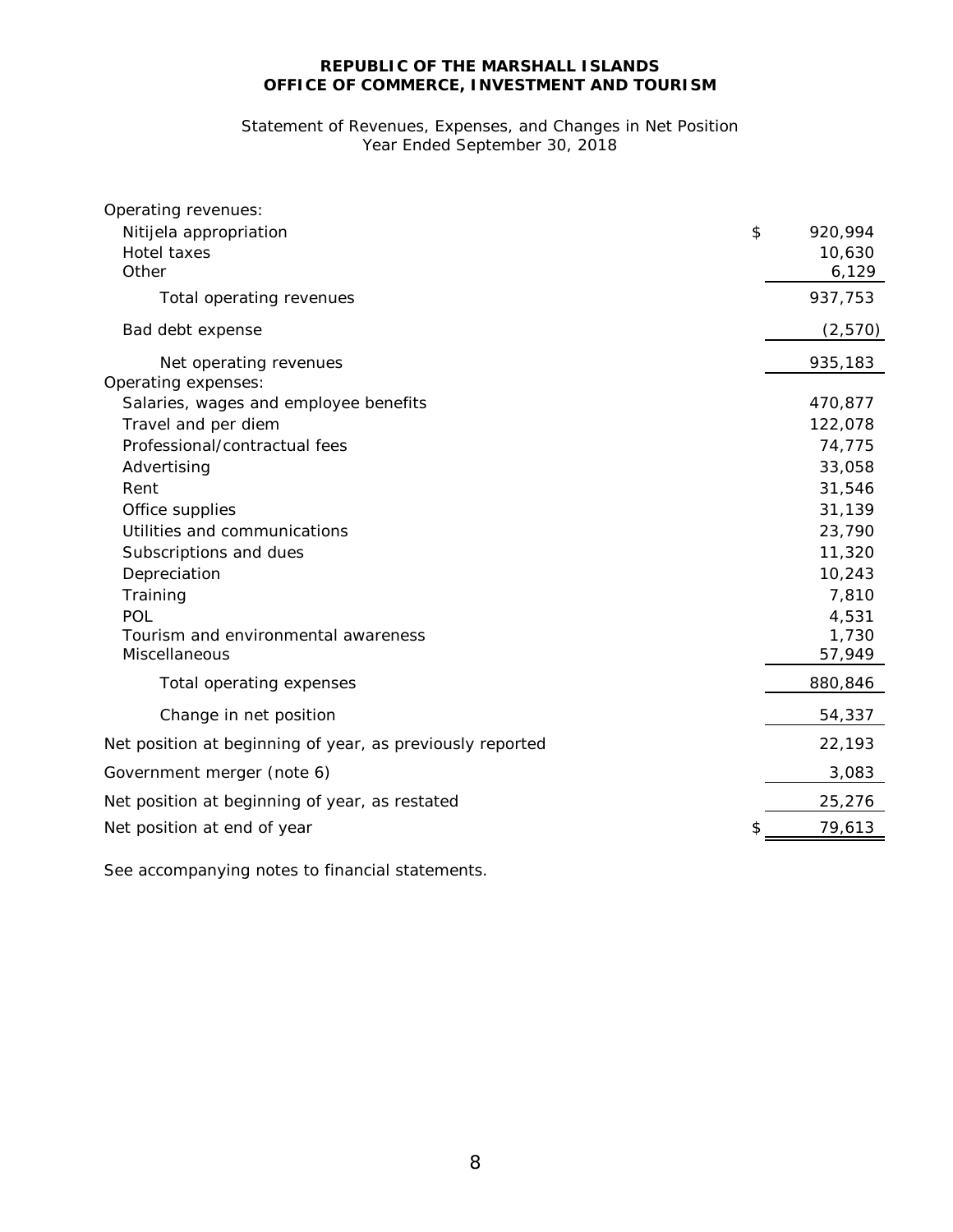## Statement of Cash Flows

### Year Ended September 30, 2018

| Cash flows from operating activities:                                   |                         |
|-------------------------------------------------------------------------|-------------------------|
| Operating grants received                                               | \$<br>920,994           |
| Other cash received from customers                                      | 14,189                  |
| Cash payments to suppliers for goods and services                       | (367, 365)              |
| Cash payments to employees for services                                 | (455, 568)              |
| Net cash provided by operating activities                               | 112,250                 |
| Cash flows from noncapital financing activities:                        |                         |
| Contributions from government merger                                    | 3,083                   |
| Cash flows from capital and related financing activities:               |                         |
| Acquisition of capital assets                                           | (67, 439)               |
| Proceeds from disposal of capital assets                                | 8,000                   |
| Net cash used for capital and related financing activities              | (59, 439)               |
| Net change in cash                                                      | 55,894                  |
| Cash at beginning of year                                               | 28,502                  |
| Cash at end of year                                                     | \$<br>84,396            |
| Reconciliation of change in net position to net cash                    |                         |
| provided by operating activities:                                       |                         |
| Change in net position                                                  | \$<br>54,337            |
| Adjustments to reconcile change in net position to net cash             |                         |
| provided by operating activities:                                       |                         |
| Depreciation                                                            | 10,243                  |
| Loss on disposal of capital assets                                      | 1,900                   |
| Bad debt expense                                                        | 2,570                   |
| Increase in assets:                                                     |                         |
| Hotel taxes                                                             | (29, 463)               |
| Other receivables                                                       | (6, 231)                |
| Increase in liabilities:                                                |                         |
| Other liabilities and accrual<br>Payable to affiliates                  | 34,122                  |
| Net cash provided by operating activities                               | \$<br>44,772<br>112,250 |
|                                                                         |                         |
| Summary disclosure of noncash capital and related financing activities: |                         |
| Capital asset trade-in:                                                 |                         |
| Additions to capital assets                                             | \$<br>8,000             |
| Disposal of capital assets<br>Loss on trade-in                          | (9,900)                 |
|                                                                         | 1,900                   |
|                                                                         |                         |

See accompanying notes to financial statements.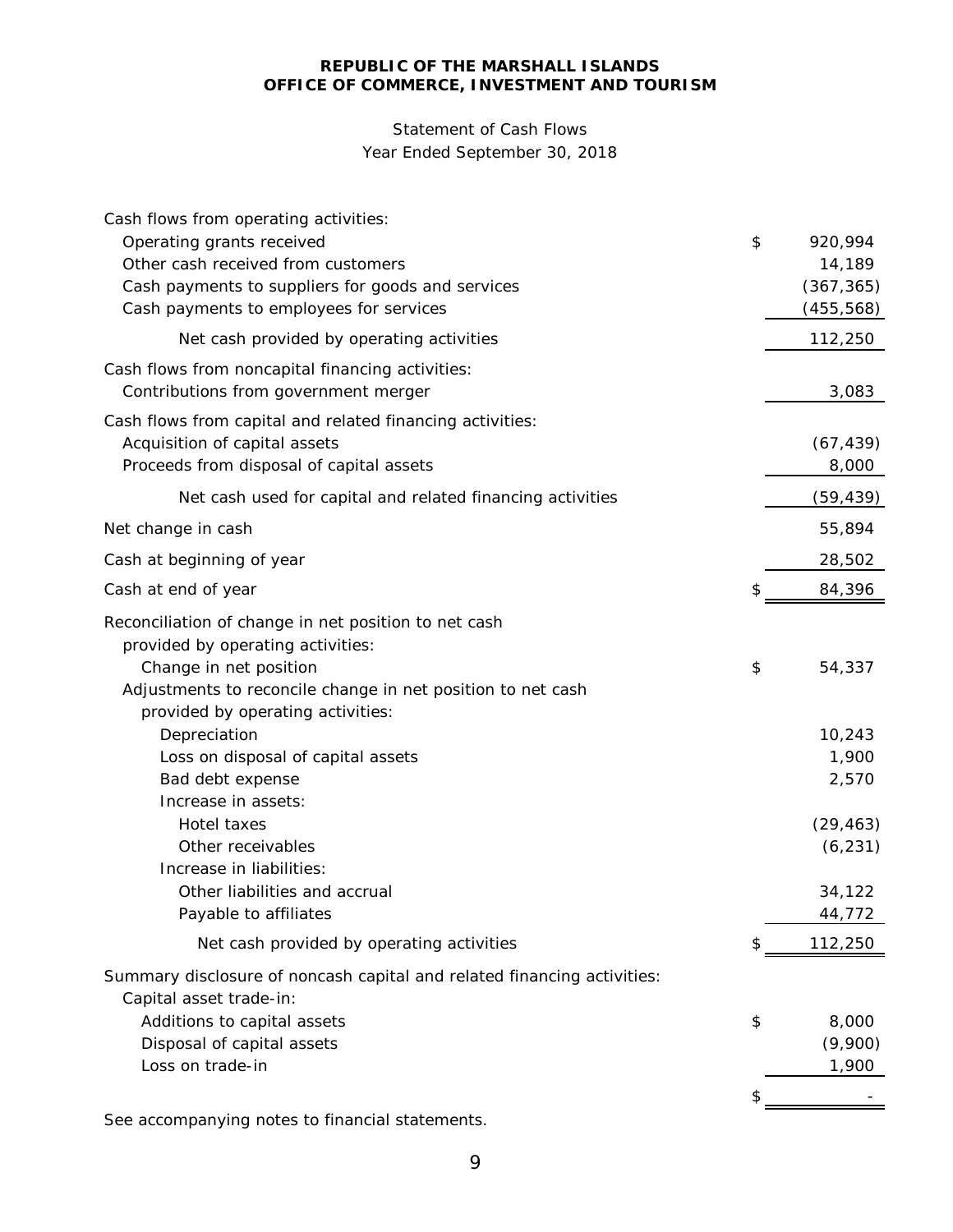Notes to Financial Statements September 30, 2018

#### (1) Organization

The Republic of the Marshall Islands Office of Commerce, Investment and Tourism (OCIT), a component unit of the Republic of the Marshall Islands (RepMar) and formerly known as the Republic of the Marshall Islands Office of Commerce and Investment (OCI), was established pursuant to the Office of Commerce, Investment and Tourism (Amendment) Act 2018 (Public Law No. 2018-57), which amended the OCI Act of 2013 (Public Law 2013-21). OCI began operations as a statutory corporation on November 25, 2013 upon receiving its first operational budget. The objectives of OCI were to: (1) to investigate, study, develop and implement social and economic development programs and projects, alone or in conjunction with other governmental, private organizations, or agencies, for the betterment of the economic and social conditions of the inhabitants of the Republic; (2) encourage and develop, and manage, businesses of economic or social importance to the Republic, such as tourism, poultry farming and piggeries; and (3) conduct, on behalf of RepMar, such business enterprises as the RepMar Cabinet directs, on such terms and conditions as were agreed to between OCI and the RepMar Cabinet; provided, however, in all decisions of the Board or the RepMar Cabinet, the protection of existing enterprises shall be given highest consideration. OCI was primarily funded through operational appropriations from the Nitijela (the RepMar Legislature).

In accordance with Cabinet Minute 212 (2016), the RepMar Cabinet approved the merger of the Small Business Development Center (SBDC) within RepMar's Ministry of Resources and Development with OCI to streamline the processes and procedures of establishing Small and Medium Enterprise (SME) and to stimulate economic growth in the country to be effective by January 2017.

In accordance with Cabinet Minute 017 (2018), the RepMar Cabinet approved the merger of the Marshall Islands Visitor's Authority (MIVA), a component unit of the Republic of the Marshall Islands, with OCI to streamline initiatives and functions of organizations towards the development of tourism industry and to stimulate economic growth. Subsequently, the Nitijela enacted Public Law 2018-57, which amended certain provisions of Public Law 2013- 21, repealed the MIVA Act of 1997, and approved the merger of MIVA and OCI effective March 15, 2018.

OCIT is governed by a seven-member Board of Directors appointed by the Cabinet of RepMar.

OCIT's financial statements are incorporated into the financial statements of RepMar as a component unit.

#### (2) Summary of Significant Accounting Policies

GASB Statement No. 34, *Basic Financial Statements - and Management's Discussion and Analysis - for State and Local Governments*, as amended by GASB Statement No. 37, *Basic Financial Statements - and Management's Discussion and Analysis - for State and Local Governments: Omnibus*, GASB Statement No. 38, *Certain Financial Statement Note Disclosures,* and GASB Statement No. 61, *The Financial Reporting Entity: Omnibus - an amendment of GASB Statements No. 14 and 34,* establish financial reporting standards for governmental entities, which require that management's discussion and analysis of the financial activities be included with the basic financial statements and notes and modifies certain other financial statement disclosure requirements.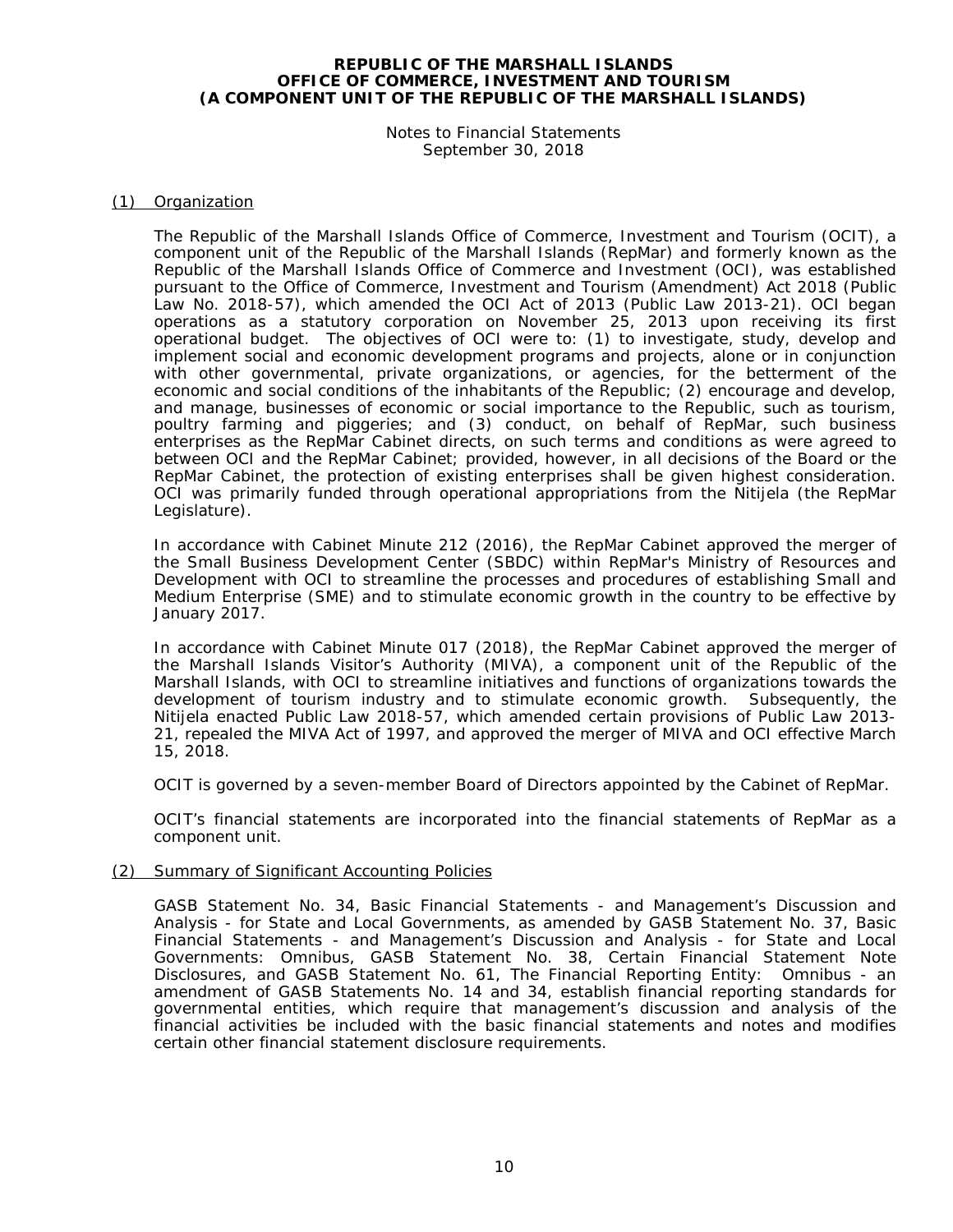#### Notes to Financial Statements September 30, 2018

#### (2) Summary of Significant Accounting Policies, Continued

To conform to these requirements, equity is presented in the following net position categories:

- Net investment in capital assets capital assets, net of accumulated depreciation, plus construction or improvement of those assets.
- Unrestricted net position that is not subject to externally imposed stipulations. Unrestricted net position may be designated for specific purposes by action of management or the Board of Directors or may otherwise be limited by contractual agreements with outside parties.

#### **Estimates**

The preparation of financial statements in accordance with accounting principles generally accepted in the United States of America requires management to make estimates and assumptions that affect the reported amounts of assets and deferred outflows of resources, liabilities and deferred inflows of resources, and disclosure of contingent assets and liabilities at the date of the financial statements and the reported amounts of revenues and expenses during the reporting period. Actual results could differ from those estimates.

#### Basis of Accounting

Proprietary funds are accounted for on a flow of economic resources measurement focus. With this measurement focus, all assets and deferred outflows of resources, and liabilities and deferred inflows of resources associated with the operation of the fund are included in the statements of net position. Proprietary fund operating statements present increases and decreases in net position. The accrual basis of accounting is utilized by proprietary funds. Under this method, revenues are recorded when earned and expenses are recorded at the time liabilities are incurred. OCIT considers Nitijela appropriations and operational grants and costs that are directly related to OCIT's operations to be operating revenues and expenses. Revenues and expenses related to financing and other activities are reflected as nonoperating.

#### Cash

Custodial credit risk is the risk that in the event of a bank failure, OCIT's deposits may not be returned to it. Such deposits are not covered by depository insurance and are either uncollateralized or collateralized with securities held by the pledging financial institution or held by the pledging financial institution but not in the depositor-government's name. OCIT does not have a deposit policy for custodial credit risk.

For purposes of the statements of net position and of cash flows, cash is defined as cash on hand and cash held in demand deposits. As of September 30, 2018, the carrying amount of cash was \$84,396 and the corresponding bank balance was \$108,558. Of the bank balance amount, \$14,467 was maintained in a financial institution subject to Federal Deposit Insurance Corporation (FDIC) insurance. The remaining bank deposit of \$93,991 was maintained in a financial institution not subject to depository insurance. OCIT does not require collateralization of its cash deposits; therefore, deposit levels in excess of FDIC insurance coverage are uncollateralized. Accordingly, these deposits are exposed to custodial credit risk.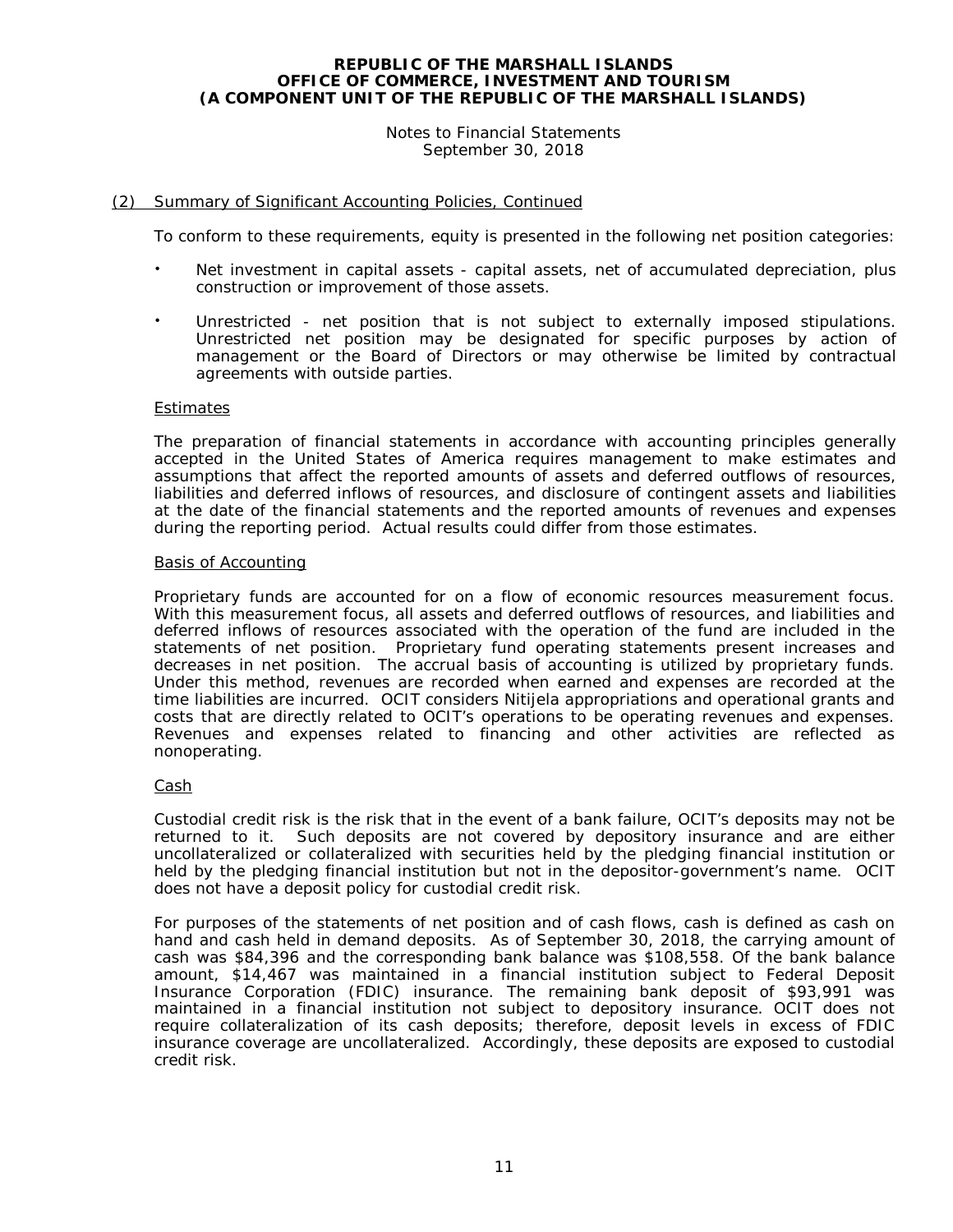Notes to Financial Statements September 30, 2018

#### (2) Summary of Significant Accounting Policies, Continued

#### Capital Assets

Capital assets with a cost that equals or exceeds \$250 are capitalized. Such assets are stated at cost. Depreciation for all fixed assets is calculated using the straight-line method over a standard estimated useful life of 5 years. When the need arises and on a case-by-case basis only, management of OCIT may adjust the estimated useful life of 5 years.

#### Deferred Outflows of Resources

In addition to assets, the statement of net position will sometimes report a separate section for deferred outflows of resources. This separate financial statement element represents a consumption of net position that applies to a future period and so will not be recognized as an outflow of resources (deduction of net position) until then. OCIT has no items that qualify for reporting in this category.

#### Compensated Absences

Vested or accumulated vacation leave is recorded as an expense and liability as the benefits accrue to employees. No liability is recorded for nonvesting accumulating rights to receive sick pay benefits. As of September 30, 2018, the accumulated vacation leave liability totals \$7,499.

#### Deferred Inflows of Resources

In addition to liabilities, the statement of net position will sometimes report a separate section for deferred inflows of resources. This separate financial statement element section for deferred inflows of resources. represents an acquisition of net position that applies to a future period and so will not be recognized as an inflow of resources (additions to net position) until then. OCIT has no items that qualify for reporting in this category.

#### **Taxes**

Corporate profits are not subject to income tax in RepMar. The Government of RepMar imposes a gross receipts tax of 3% on revenues. OCIT is specifically exempt from this tax; however, gross receipts associated with business enterprise operations as directed by the Cabinet are subject to gross receipts tax.

#### New Accounting Standards

During the year ended September 30, 2018, OCIT implemented the following pronouncements:

• GASB Statement No. 75, *Accounting and Financial Reporting for Postemployment Benefits Other Than Pensions*, which replaces the requirements of Statements No. 45, *Accounting and Financial Reporting by Employers for Postemployment Benefits Other Than Pensions*, as amended, and No. 57, *OPEB Measurements by Agent Employers and Agent Multiple-Employer Plans*, and provides guidance on reporting by governments that provide OPEB to their employees and for governments that finance OPEB for employees of other governments.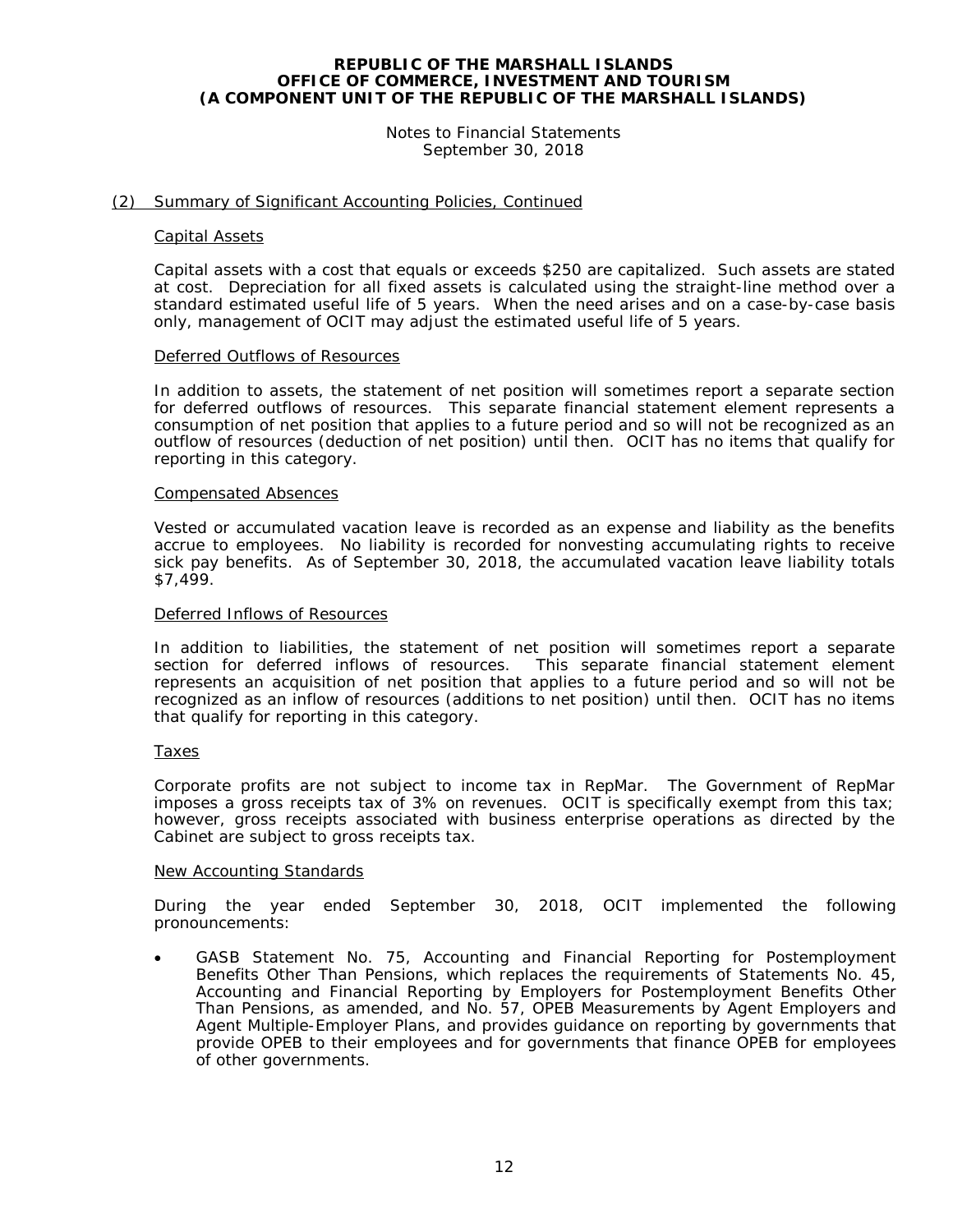Notes to Financial Statements September 30, 2018

#### (2) Summary of Significant Accounting Policies, Continued

New Accounting Standards, Continued

- GASB Statement No. 81, *Irrevocable Split-Interest Agreements,* which improves accounting and financial reporting for irrevocable split-interest agreements by providing recognition and measurement guidance for situations in which a government is a beneficiary of the agreement.
- GASB Statement No. 85, *Omnibus 2017*, which address practice issues that have been identified during implementation and application of certain GASB Statements including issues related to blending component units, goodwill, fair value measurement and application, and postemployment benefits (pensions and other postemployment benefits).
- GASB Statement No. 86, *Certain Debt Extinguishment Issues*, which improves consistency in accounting and financial reporting for in-substance defeasance of debt.

The implementation of these statements did not have a material effect on OCIT's financial statements.

In November 2016, GASB issued Statement No. 83, *Certain Asset Retirement Obligations*, which addresses accounting and financial reporting for certain asset retirement obligations (AROs) associated with the retirement of a tangible capital asset. The provisions in Statement No. 83 are effective for fiscal years beginning after June 15, 2018. Management does not believe that the implementation of this statement will have a material effect on the financial statements.

In January 2017, GASB issued Statement No. 84, *Fiduciary Activities*, which establishes criteria for identifying fiduciary activities of all state and local governments. The provisions in Statement No. 84 are effective for fiscal years beginning after December 15, 2018. Management does not believe that the implementation of this statement will have a material effect on the financial statements.

In June 2017, GASB issued Statement No. 87, *Leases*, which establishes a single model for lease accounting based on the foundational principle that leases are financings of the right to use an underlying asset. The provisions in Statement No. 87 are effective for fiscal years beginning after December 15, 2019. Management has yet to determine whether the implementation of this statement will have a material effect on the financial statements.

In April 2018, GASB issued Statement No. 88, *Certain Disclosures Related to Debt, including Direct Borrowings and Direct Placements*, which improves the information that is disclosed in notes to government financial statements related to debt, including direct borrowings and direct placements. The provisions in Statement No. 88 are effective for fiscal years beginning after June 15, 2018. Management does not believe that the implementation of this statement will have a material effect on the financial statements.

In June 2018, GASB issued Statement No. 89, *Accounting for Interest Cost Incurred before the End of a Construction Period*, which requires that interest cost incurred before the end of a construction period be recognized as an expense in the period in which the cost is incurred for financial statements prepared using the economic resources measurement focus. The provisions in Statement No. 89 are effective for fiscal years beginning after December 15, 2019. Management does not believe that the implementation of this statement will have a material effect on the financial statements.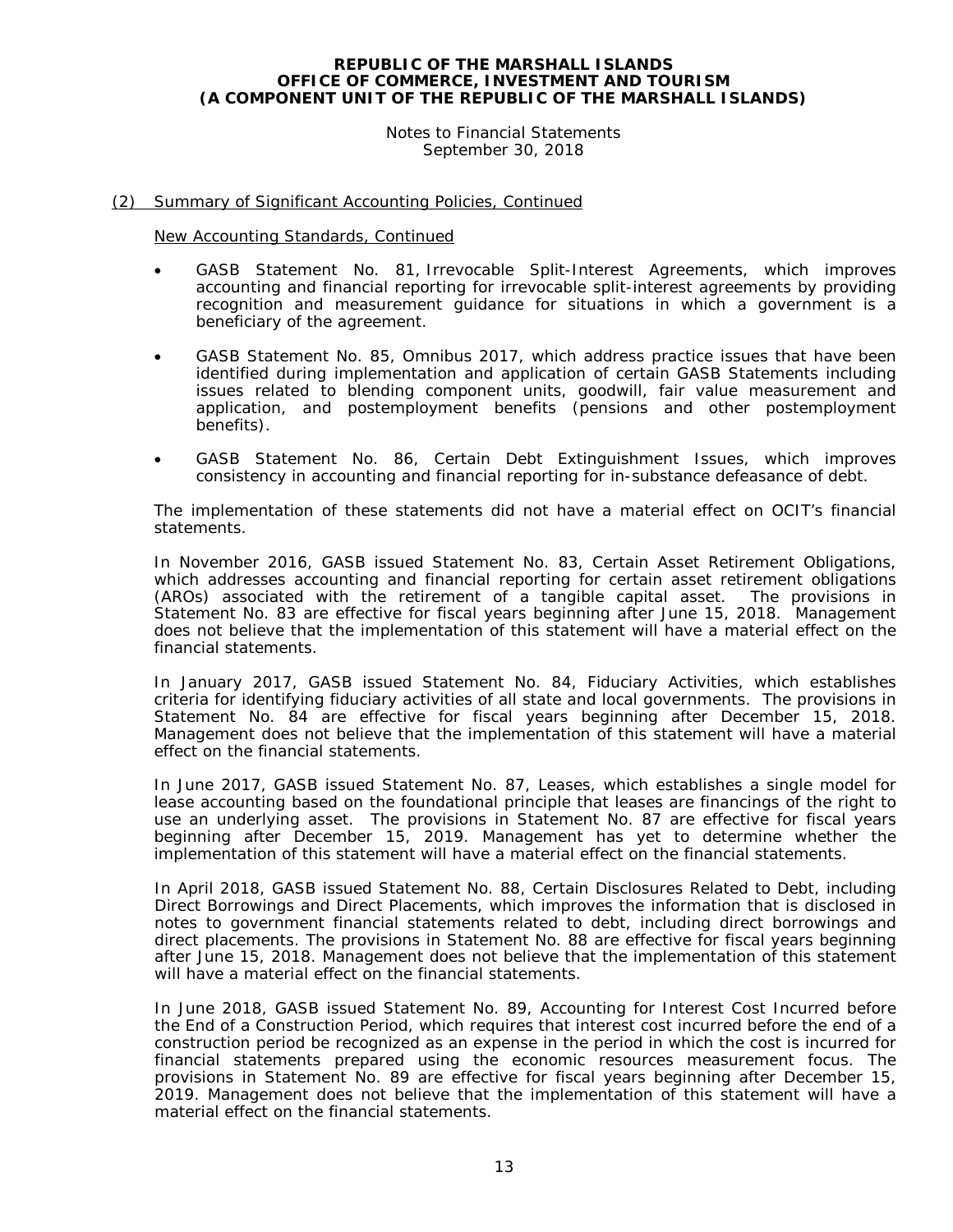Notes to Financial Statements September 30, 2018

#### (2) Summary of Significant Accounting Policies, Continued

#### New Accounting Standards, Continued

In August 2018, GASB issued Statement No. 90, *Majority Equity Interests – an Amendment of GASB Statements No. 14 and No. 61,* which improves the consistency and comparability of reporting a government's majority equity interest in a legally separate organization and the relevance of financial statement information for certain component units. The provisions in Statement No. 90 are effective for fiscal years beginning after December 15, 2018. Management does not believe that the implementation of this statement will have a material effect on the financial statements.

#### Risk Management

OCIT is exposed to various risks of loss related to torts; theft of, damage to, and destruction of assets; errors and omissions; injuries to employees; and natural disasters. OCIT has elected to purchase commercial insurance from independent third parties for the risks of loss to which it is exposed. Settled claims from these risks have not exceeded commercial insurance coverage in any of the past three years.

#### (3) Capital Assets

Capital asset activity for the year ended September 30, 2018 was as follows:

|                               | October 1,<br><u>2017</u> | Additions<br>and Transfers | Retirements | September 30,<br>2018 |
|-------------------------------|---------------------------|----------------------------|-------------|-----------------------|
| Motor vehicles                | \$27,000                  | \$32,350                   | \$(27,000)  | \$32,350              |
| Furniture and fixtures        | 14,043                    | 35,089                     |             | 49,132                |
| Less accumulated depreciation | 41,043                    | 67,439                     | (27,000)    | 81,482                |
|                               | (25, 439)                 | (10, 243)                  | 17,100      | (18, 582)             |
|                               | \$15,604                  | \$57,196                   | \$ (9,900)  | \$62,900              |

#### (4) Related Party Transactions

OCIT is a component unit of RepMar and is thus affiliated with all RepMar-owned and affiliated entities, including the Marshalls Energy Company, Inc. (MEC) and the Marshall Islands<br>Development Bank (MIDB). OCIT utilizes services from certain affiliated entities at OCIT utilizes services from certain affiliated entities at substantially the same terms and conditions as those incurred from third parties. A summary of related party balances and transactions as of and for the year ended September 30, 2018 is as follows:

|                                                                                                 | Expenses | Payables |
|-------------------------------------------------------------------------------------------------|----------|----------|
| Marshall Islands Social Security Administration<br>Marshall Islands National Telecommunications | \$35,053 | \$27,607 |
| Authority                                                                                       | 23,790   |          |
| Marshalls Energy Company, Inc.                                                                  | 7.021    |          |
| RMI Ports Authority                                                                             | 1,560    |          |
| National Training Council                                                                       |          | 7.913    |
| RepMar                                                                                          | -        | 32,809   |
| <b>Others</b>                                                                                   |          | 1,855    |
|                                                                                                 | \$67,424 | \$70,185 |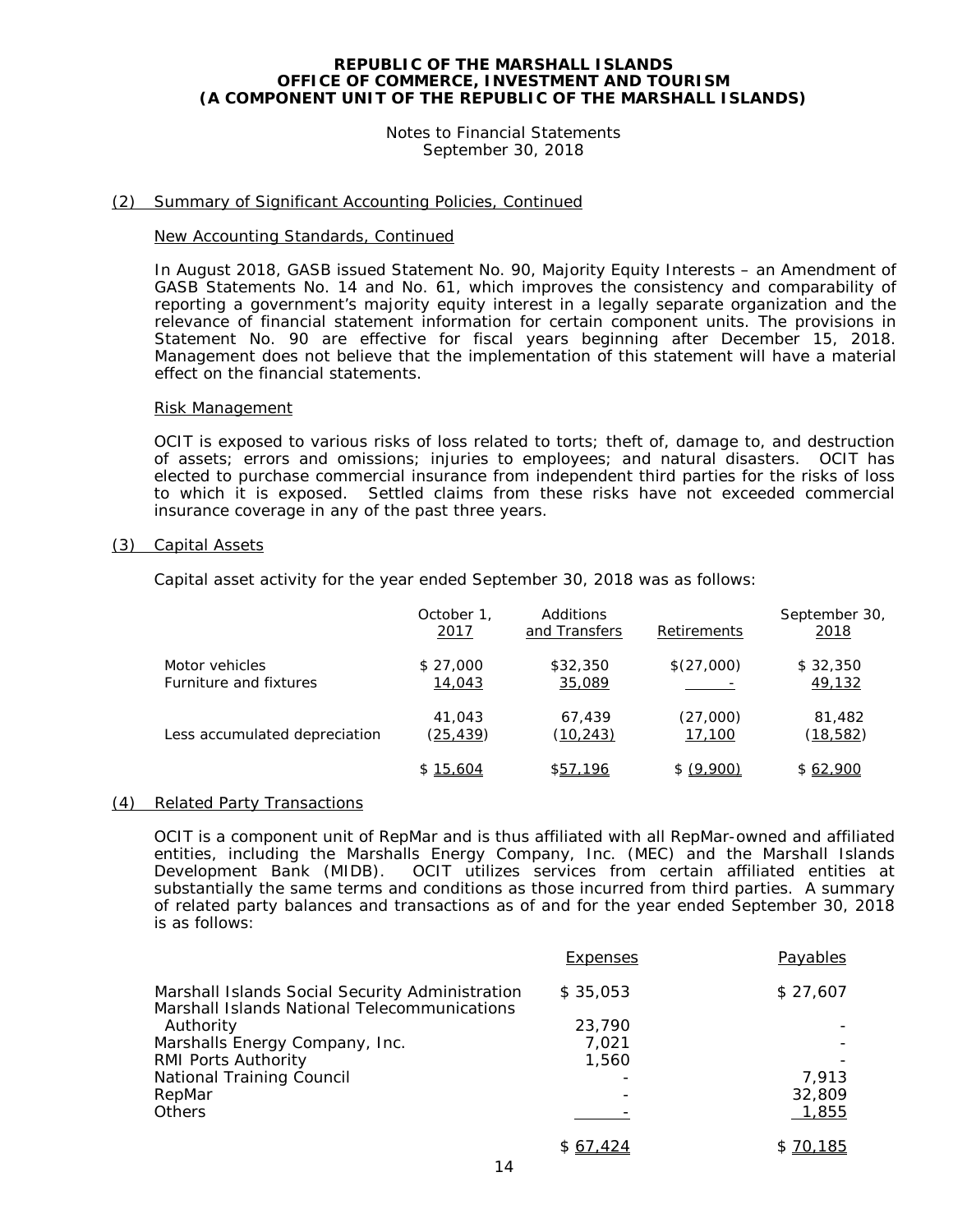Notes to Financial Statements September 30, 2018

#### (4) Related Party Transactions, Continued

For the year ended September 30, 2018, OCIT's operations were funded RepMar appropriations of \$920,994.

RepMar levies a Hotel and Resort Facilities tax of 8% of the daily room rate on hotels and resort facilities in the Marshall Islands, of which 1/8 is dedicated for OCIT. The tax is collected by RepMar on a monthly basis. During the year ended September 30, 2018, OCIT recognized hotel tax revenues of \$10,630. As of September 30, 2018, hotel taxes receivable from RepMar amounted to \$29,463.

OCIT occupies certain office space owned by MEC and a certain space owned by RMI Ports Authority, with monthly rent expense of \$700 and \$130, respectively, inclusive of all utilities and other maintenance costs.

OCIT entered into an office lease with MIDB for a term of two years commencing September 1, 2014. On August 23, 2018, OCIT extended this lease for another two years commencing on September 1, 2018 and ending on August 31, 2020. Annual rent payments are \$12,672.

OCIT entered into an office lease with MIDB for a term of five years commencing February 25, 2017 and ending on February 24, 2022. Annual payments are \$7,416.

#### (5) Contingency

OCIT receives a substantial amount of its revenue from annual RepMar appropriations. A significant reduction in the level of budgetary support from RepMar, if this were to occur, may have an effect on OCIT's programs and activities. For the year ended September 30, 2019, RepMar appropriated \$800,000 for the purpose of funding OCIT's programs and activities.

#### (6) Government Merger

OCIT began operations on October 1, 2017, and was formed from the merger of OCI and MIVA to take advantage of streamlined initiatives and functions of organizations towards the development of the tourism industry and to stimulate economic growth. The merger was approved by the RepMar Cabinet pursuant to Cabinet Minute 017 (2018) and as enacted by Public Law 2018-57. The initial opening balances of OCIT's assets, liabilities, and net position, as of the beginning of the year were determined on the basis of the carrying values reported in the separate financial statements of OCI and MIVA as of September 30, 2017, which resulted in the restatement of beginnig net position in the amount of \$3,083 as follows:

|                                  | OCI      | MIVA        | Total          |
|----------------------------------|----------|-------------|----------------|
| Assets:                          |          |             |                |
| Current assets                   | \$32,002 | \$110,958   | \$142,960      |
| Capital assets                   | 15,604   |             | 15,604         |
| Total assets                     | 47,606   | 110,958     | 158,564        |
| Liabilities:                     |          |             |                |
| Current liabilities              | 25,413   | 107,875     | 133,288        |
| Net position:                    |          |             |                |
| Net investment in capital assets | 15,604   |             | 15,604         |
| Unrestricted                     | 6,589    | 3,083       | 9,672          |
| Total net position               | \$22,193 | \$<br>3,083 | - 25.276<br>\$ |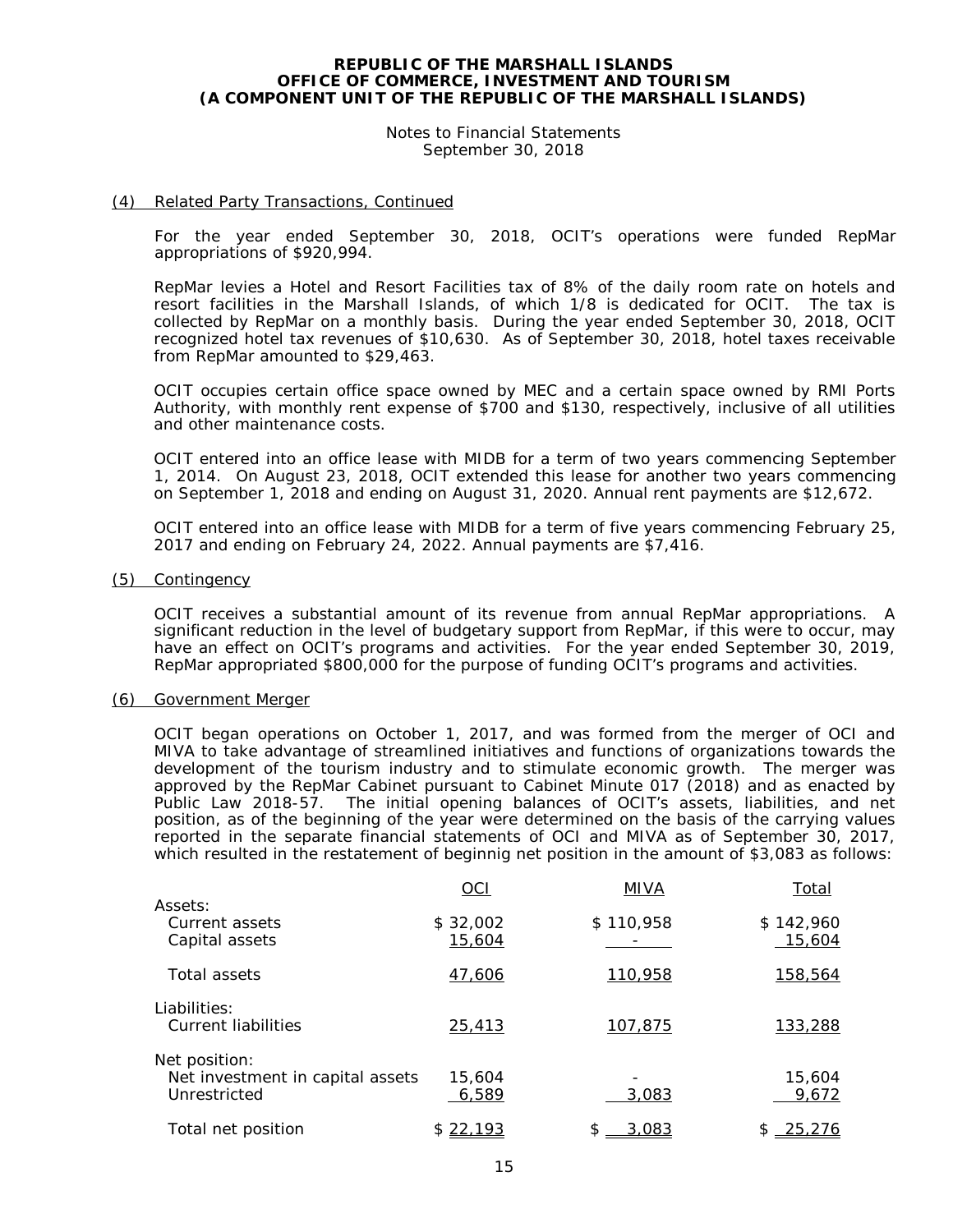

Deloitte & Touche LLP 361 South Marine Corps Drive Tamuning, GU 96913-3973 USA

Tel: +1 (671) 646-3884 Fax: +1 (671) 649-4265

www.deloitte.com

#### **INDEPENDENT AUDITORS' REPORT ON INTERNAL CONTROL OVER FINANCIAL REPORTING AND ON COMPLIANCE AND OTHER MATTERS BASED ON AN AUDIT OF FINANCIAL STATEMENTS PERFORMED IN ACCORDANCE WITH** *GOVERNMENT AUDITING STANDARDS*

Board of Directors Republic of the Marshall Islands Office of Commerce, Investment and Tourism:

We have audited, in accordance with the auditing standards generally accepted in the United States of America and the standards applicable to financial audits contained in *Government Auditing Standards* issued by the Comptroller General of the United States, the financial statements of the Republic of the Marshall Islands Office of Commerce, Investment and Tourism (OCIT), a component unit of the Republic of the Marshall Islands, which comprise the statement of net position as of September 30, 2018, and the related statements of revenues, expenses and changes in net position and of cash flows for the year then ended, and the related notes to the financial statements, and have issued our report thereon dated March 4, 2019.

#### **Internal Control Over Financial Reporting**

In planning and performing our audit of the financial statements, we considered OCIT's internal control over financial reporting (internal control) to determine the audit procedures that are appropriate in the circumstances for the purpose of expressing our opinion on the financial statements, but not for the purpose of expressing an opinion on the effectiveness of OCIT's internal control. Accordingly, we do not express an opinion on the effectiveness of OCIT's internal control.

A *deficiency in internal control* exists when the design or operation of a control does not allow management or employees, in the normal course of performing their assigned functions, to prevent, or detect and correct, misstatements on a timely basis. A *material weakness* is a deficiency, or a combination of deficiencies, in internal control such that there is a reasonable possibility that a material misstatement of the entity's financial statements will not be prevented, or detected and corrected on a timely basis.

Our consideration of internal control was for the limited purpose described in the first paragraph of this section and was not designed to identify all deficiencies in internal control that might be material weaknesses or significant deficiencies. Given these limitations, during our audit we did not identify any deficiencies in internal control that we consider to be material weaknesses. However, material weaknesses may exist that have not been identified.

#### **Compliance and Other Matters**

As part of obtaining reasonable assurance about whether OCIT's financial statements are free from material misstatement, we performed tests of its compliance with certain provisions of laws, regulations, contracts, and grant agreements, noncompliance with which could have a direct and material effect on the determination of financial statement amounts. However, providing an opinion on compliance with those provisions was not an objective of our audit, and accordingly, we do not express such an opinion. The results of our tests disclosed no instances of noncompliance or other matters that are required to be reported under *Government Auditing Standards*.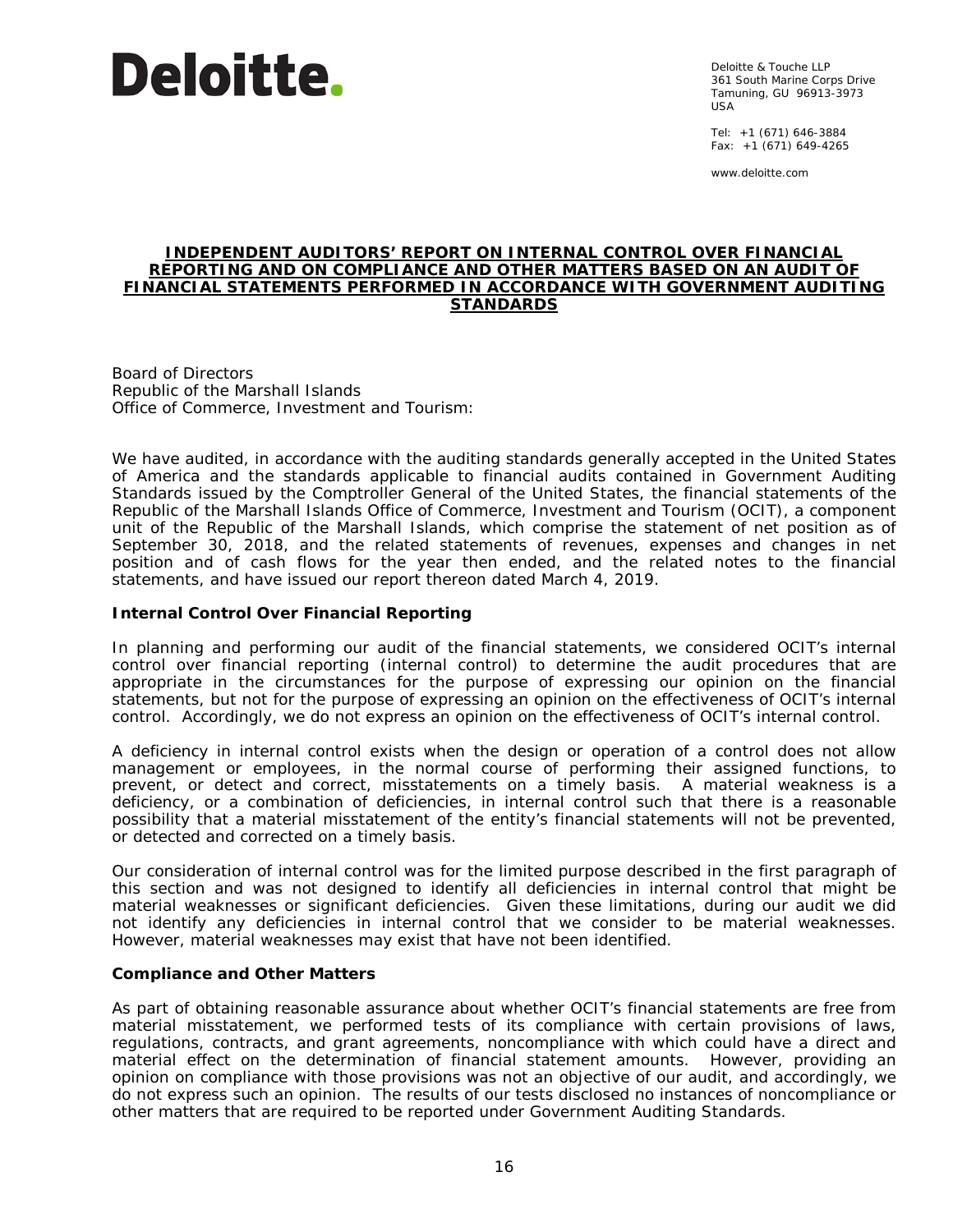# **Deloitte.**

### **Purpose of this Report**

The purpose of this report is solely to describe the scope of our testing of internal control and compliance and the results of that testing, and not to provide an opinion on the effectiveness of the entity's internal control or on compliance. This report is an integral part of an audit performed in accordance with *Government Auditing Standards* in considering the entity's internal control and compliance. Accordingly, this communication is not suitable for any other purpose.

 $\mathcal{Q}_{\mathtt{w}}$ oku  $\mathcal{U}$ 

March 4, 2019